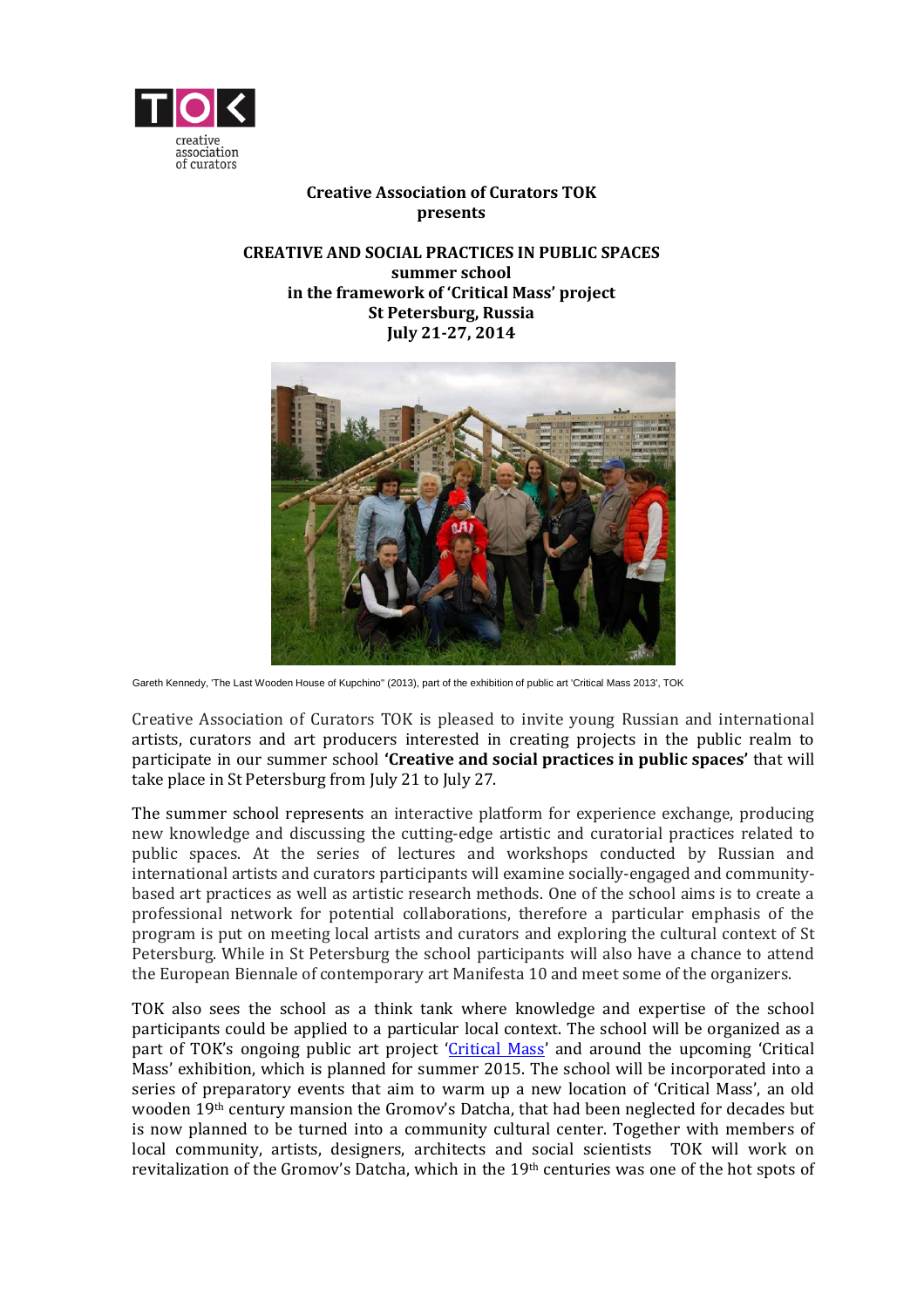the summer cultural and social life. By analyzing the past and recent of the Gromov's Datcha participants of the summer school will be involved into development of new knowledge about this unique location. Together we will try to create strategies for bringing the building into life and incorporate it into the social and cultural landscape of the neighborhood.

## **Terms of participation**

Russian and international artists, curators and art producers with strong interest in artistic/curatorial practices in public spaces are encouraged to apply. Previous experience of doing projects in the public spaces is preferred but not necessary. 10-12 participants will be selected to take part in the school.

Participants outside St Petersburg will be provided with **accommodation** (large shared flat in the center of St Petersburg)t. Transportation expenses will be covered for 1 participant from **Ukraine**, 1 from **Moldova** and 1 Russian participant **outside St Petersburg**. International participants will be provided with an invitation to apply for the Russian visa (visa costs are covered by TOK).

By the end of the project TOK will release a publication on art in public spaces in Russian and English. The publication will focus on successful and sustainable art projects in the public sphere and will include theoretical texts, case descriptions and interviews. TOK's summer school participants are encouraged to submit texts for the publication.

The working language of the school is English. Participation in the school is free of charge for all participants.

## **How to apply:**

Please send the following documents to **[tok.press@gmail.com](mailto:tok.press@gmail.com)** before **July 14, 2014**

- your CV with an outline of your previous experience
- motivation letter (1 page max)

## **About TOK**

Creative Association of Curators TOK is a non-profit art organization founded by Anna Bitkina and Maria Veits in 2010 as a platform for conducting interdisciplinary projects in the fields of contemporary art and design and social sciences. Today TOK is an interactive intellectual platform for collaborations of curators, artists, researchers, designers, sociologists, anthropologists and other professionals in the sphere of art and culture from Russia and other countries. The main goal of TOK is to elaborate and realize projects that are based on the research of cultural processes in contemporary society. One of our main principles is the combination of theory and practice and a cross-disciplinary approach.

#### **More info: www.tok-spb.org**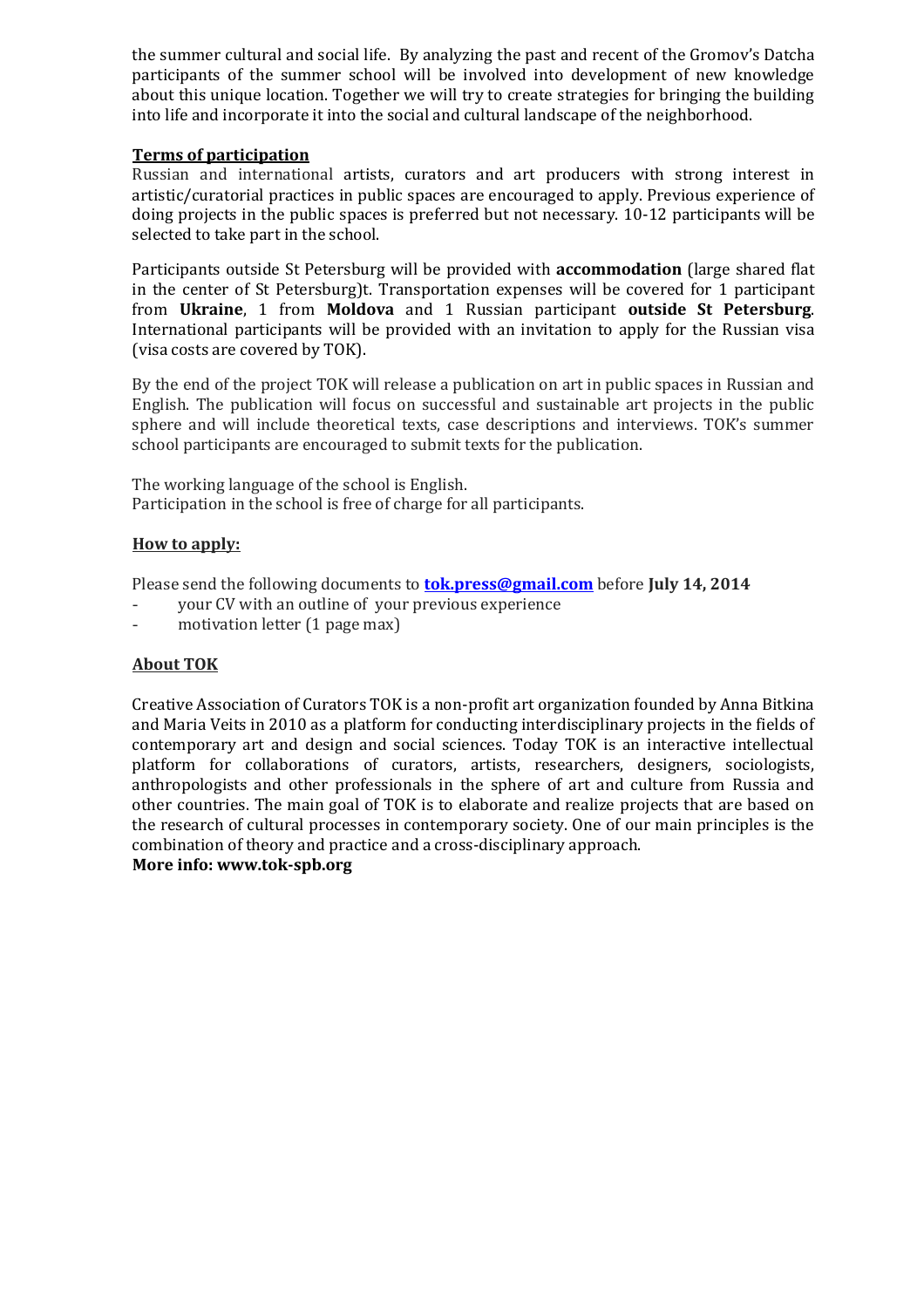| PRELIMINARY PROGRAM                   |                                                                                                                                    |                                                                                                                                                                                                                                                                                                                                 |                                             |  |  |
|---------------------------------------|------------------------------------------------------------------------------------------------------------------------------------|---------------------------------------------------------------------------------------------------------------------------------------------------------------------------------------------------------------------------------------------------------------------------------------------------------------------------------|---------------------------------------------|--|--|
| Date and time                         | Title of the event<br>and a presenter                                                                                              | <b>Description</b>                                                                                                                                                                                                                                                                                                              | <b>Venue</b>                                |  |  |
| July 21, Monday                       |                                                                                                                                    |                                                                                                                                                                                                                                                                                                                                 |                                             |  |  |
| Day 1<br>Why the context matters      |                                                                                                                                    |                                                                                                                                                                                                                                                                                                                                 |                                             |  |  |
| 12.00-13.00                           | Opening                                                                                                                            | Welcoming speech by TOK, brief introduction of<br>the school and "Critical Mass" project                                                                                                                                                                                                                                        | Pro Arte Foundation                         |  |  |
| 13.00-14.30                           | Introductions                                                                                                                      | Presentations: school participants introduce<br>themselves and one of their projects of public art                                                                                                                                                                                                                              | Pro Arte Foundation                         |  |  |
| 16.00-17.30                           | Site visit                                                                                                                         | Visit to Gromov's Datcha and introduction of the<br>site: brief history of the space, meeting the local<br>community and theater company                                                                                                                                                                                        | Gromov's Datcha                             |  |  |
| $19.00 - 20.30$                       | <b>Foundation Projects</b><br>(NL), presentation                                                                                   | The design collective will speak about their pop-<br>up design projects created together with<br>community and will present their project for the<br>Gromov's Datcha                                                                                                                                                            | Gromov's Datcha                             |  |  |
|                                       |                                                                                                                                    | July 22, Tuesday                                                                                                                                                                                                                                                                                                                |                                             |  |  |
| Day 2                                 |                                                                                                                                    |                                                                                                                                                                                                                                                                                                                                 |                                             |  |  |
| 11.30-13.00                           | <b>Silas Emmery</b>                                                                                                                | Artist as a researcher<br>Silas Emmery, who closely deals with personal                                                                                                                                                                                                                                                         | Tbc                                         |  |  |
|                                       | (Denmark), artist<br>talk                                                                                                          | histories and archives in his work, will speak<br>about his artistic practices and artistic research<br>methods                                                                                                                                                                                                                 |                                             |  |  |
| 13.00-14.30                           | <b>Emily Newman</b><br>(USA), artist talk,<br>"The New<br>Chelyuskinets"                                                           | Newman will speak about her project focused on<br>the story of the Soviet expedition to the Arctic in<br>1930s. One of the main questions the artist raises<br>in her long-term project is how to communicate<br>Soviet history to children and involve them into<br>creative process aimed at learning history<br>through art. | Tbc                                         |  |  |
| $16.00 - 18.30$                       | Manifesta Parallel<br>program                                                                                                      | The projects at the main venue of the M10 parallel<br>program were specifically created for the context<br>of the old neglected building of the First Cadet<br>Corpus                                                                                                                                                           | <b>First Cadet Corpus</b>                   |  |  |
| 19.00-21.00                           | Alevtina Kakhidze<br>(UA)<br>"Where the Wild<br>Things Are"<br>Lecture-<br>performance as a<br>part of Manifesta<br>Public program | Ukrainian artist reacts to the information war<br>between Russia and Ukraine, East and West, and<br>connects it to her biography and the local context.                                                                                                                                                                         | <b>General Staff</b><br>Building, Lectorium |  |  |
| July 23, Wednesday                    |                                                                                                                                    |                                                                                                                                                                                                                                                                                                                                 |                                             |  |  |
| Day 3<br><b>Making private public</b> |                                                                                                                                    |                                                                                                                                                                                                                                                                                                                                 |                                             |  |  |
| $10.00 - 11.30$                       | Alevtina Kakhidze<br>(UA)<br>In little places any<br>corner can be seen<br>as public<br>Artist talk                                | The Muzychi Expanded History project is a<br>private residency program organized by Alevtina<br>Kakhidze and located in a small village near Kiev.<br>The artists will spak abut the communication of<br>the local residents and artists in residence.                                                                          | Gromov's Datcha                             |  |  |
| $11.30 - 13.00$                       | Artist talk by a local                                                                                                             |                                                                                                                                                                                                                                                                                                                                 |                                             |  |  |
| $15.00 - 16.00$                       | artist/curator-tbc<br>Joanna Warsza (PL),<br>curator of M10                                                                        | Warsza will speak about challenges she has faced<br>while organizing the public program and will                                                                                                                                                                                                                                | Manifesta 10 Office                         |  |  |